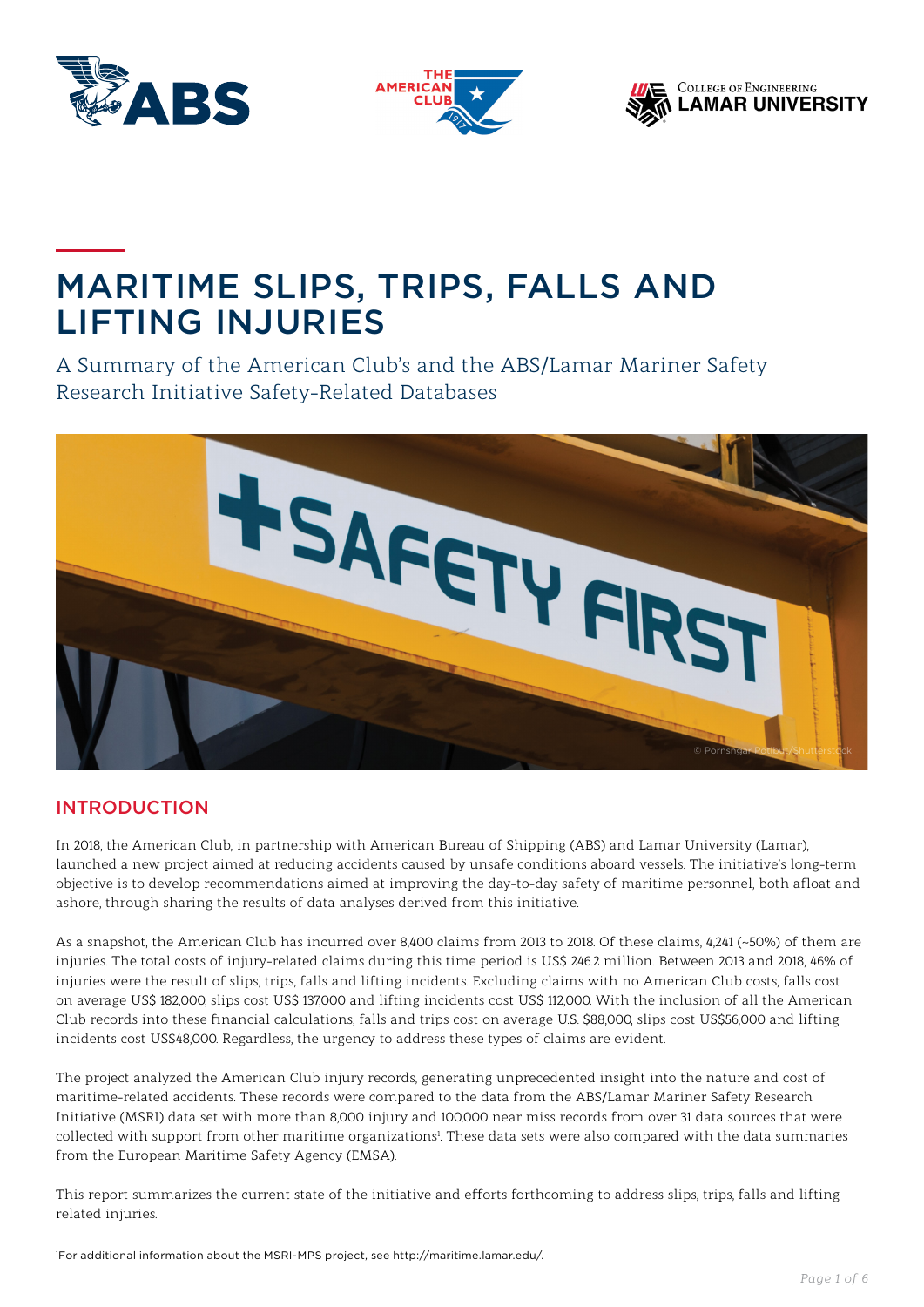## TYPES OF INJURIES

**Table I** compares the type of injury event in the ABS/Lamar and American Club data sets. Slips, trips and falls were the most common event type in the American Club database and the second most common event type in the ABS/Lamar data set. Being struck by an object was the most common event in the ABS/Lamar data set and the second most common in the American Club data set. Lifting events were the second most common event in the American Club data set and third most common in the ABS/Lamar data set. However, the cost per event shows that burns are the most expensive event and lifting events and slips are the least expensive.

| Event Type                              | ABS/Lamar Injury<br>Events | <b>American Club</b><br>(2013-2017) Events | American Club<br>(2013-2017) Cost | American Club Cost<br>Per Event          | American Club Cost<br>Per Event Excluding<br>Zero Cost Events |
|-----------------------------------------|----------------------------|--------------------------------------------|-----------------------------------|------------------------------------------|---------------------------------------------------------------|
| Slips & Falls                           | 29%                        | 34%                                        | 32%                               | US\$ 88,000 (fall)<br>US\$ 56,000 (slip) | \$182,000 (fall)<br>\$137,000 (slip)                          |
| <b>Burns and</b><br><b>Explosions</b>   | 5%                         | 3%                                         | 8%                                | \$145,000                                | \$275,000                                                     |
| Other                                   | 13%                        | 6%                                         | 11%                               | \$106,000                                | \$197,000                                                     |
| Caught in<br>Equipment                  | 3%                         | 8%                                         | 9%                                | \$91,000                                 | \$178,000                                                     |
| Struck by and<br><b>Falling Objects</b> | 37%                        | 19%                                        | 23%                               | \$98,000                                 | \$221,000                                                     |
| Suffocation<br>Asphyxiation             | 0.3%                       | 2%                                         | 3%                                | \$108,000                                | \$219,000                                                     |
| <b>Lifting Events</b>                   | 13%                        | 28%                                        | 14%                               | \$48,000                                 | \$112,000                                                     |

#### *Table I: Injury Event Type in the ABS/Lamar and American Club Data Sets*

The data sets are surprisingly similar given that each data set has a wide variety of vessel types. The American Club data includes a significant number of fishing vessels injuries that are not represented in the ABS/Lamar data set. The data sets identify key areas of maritime injuries. Even with the differences noted, the similarity of the incidents is striking given the different incident record keeping definitions, taxonomies and motivations between the data sets.

In comparison with the European Maritime Safety Agency's (EMSA's) *Annual Overview of Marine Casualties and Incidents 2018*, they report that slips and falls account for 40% of injury incidents. Loss of control of machines and material handling equipment and body movement were the next two more common injury categories for cargo vessels in their report. The EMSA taxonomy is very different than the ABS/Lamar and American Club databases, so a direct comparison beyond slip, trip and fall percentage was not performed. This is another example where consensus terminology and reporting requirements could yield valuable information to help reduce or eliminate injuries to seafarers.

## FOCUS ON SLIPS, TRIPS AND FALLS

Falls represented 22% of the incidents in the American Club data set. Slips accounted for 12% of the American Club injury claims. Fall events were more expensive than slip events in the American Club data set. Falls were also common in the ABS/Lamar data set accounting for 23% injuries. Slips and trips were also common in injury in the ABS/Lamar data set (6% of records).

Falls were more common than slips and trips in both data sets. This could be due to slip events not resulting in reportable injuries. This is commonly called a near miss or close call. Based on the ABS/Lamar data set, common locations for falls that caused injury are deck (43%), engine room (13%), and stairs (7%). Common locations for slips that caused injury were deck (44%), stairs and ladders (13%) and engine room (11%).

From the ABS/Lamar MSRI data set, injuries involving slips, trips, and falls accounted for 11% of the records, while near misses accounted for over 24% of records. Contributing factors for the injury records included situational awareness, spills, poor housekeeping<sup>2</sup>, and inappropriate lighting. Key contributing factors related to the near misses include situational awareness, housekeeping, asset design, seafarer fatigue, lack of following procedures, and lack of anti-skid material on decks.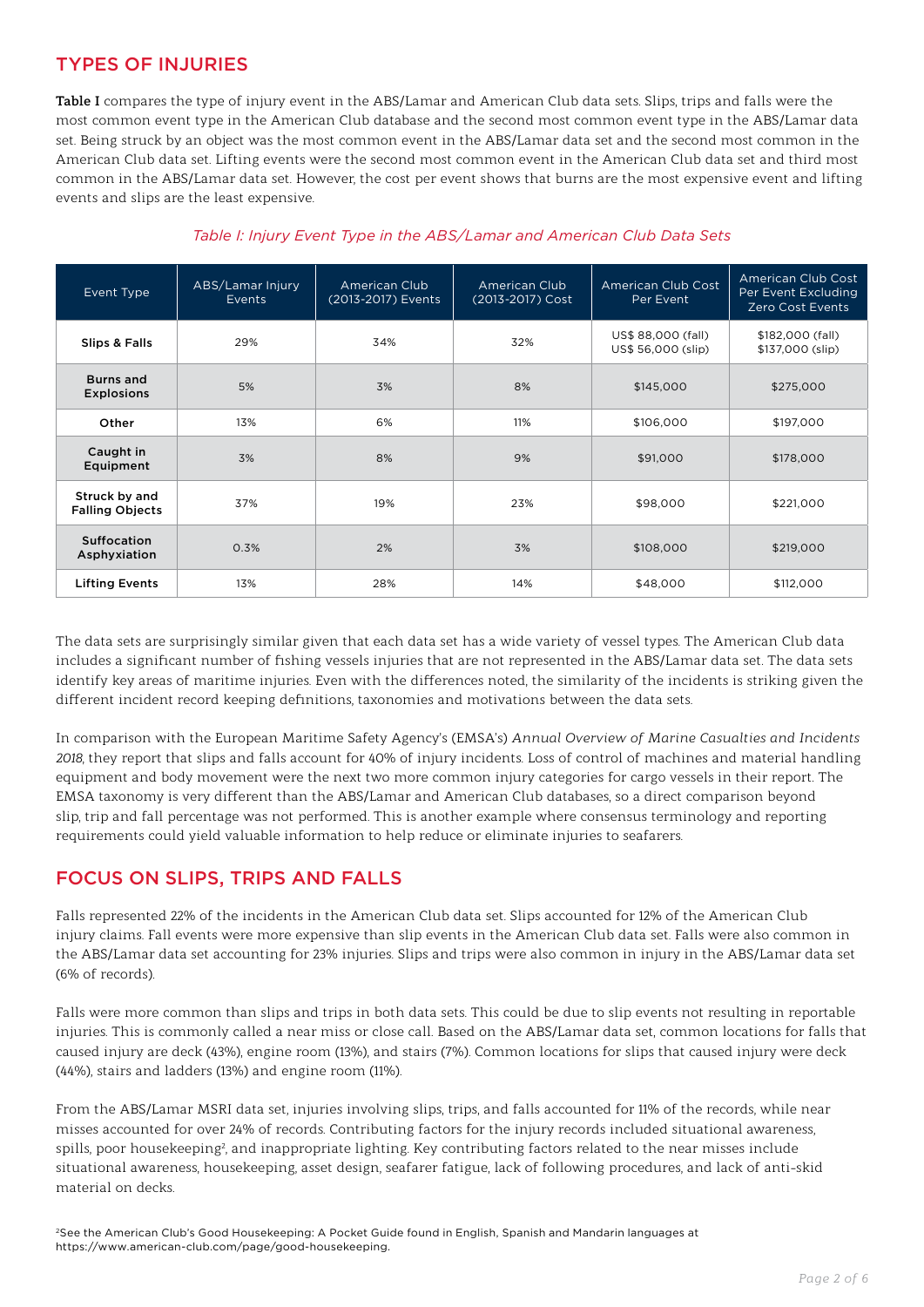## FOCUS ON LIFTING

Lifting injuries are clearly a key concern as highlighted in **Table I**. Of the records that could be classified in the American Club data set, 28% of the injury incidents were lifting related. In contrast, the ABS/Lamar data set found that 13% of injuries were lifting related.

From the ABS/Lamar data set, lifting injuries mostly occurred on the deck (45%), in the engine room (25%), cargo areas (5%), and galley (5%). Back injuries (46%), arm and hand (30%) and leg and foot (13%) were the most common body locations for lifting-related injuries. At the time of the lifting injury, a wide range of activities in the ABS/Lamar data set were being performed including material handling (34%), maintenance (18%), deck activities (16%), and housekeeping (5%).

Lifting injury related lessons learned from industry participants on the ABS/Lamar MSRI initiative include:

- Education on the proper lifting techniques;
- Proper exercise to strengthen back muscles;
- Nutrition and weight control; and
- Removing or properly marking the slippery surfaces to avoid slips, trips and falls that can lead to back injuries.

Lifting near misses were very rare with 0.7% of near miss records being strain sprain in the ABS/Lamar data set. Traditionally, a near miss gets reported when someone observes a hazardous condition or unsafe act, recognizes the act as a near miss, and decides that the event warrants reporting in the system. Therefore, reporting has substantial subjectivity and requires detailed near miss reporting training.

Based on ABS/Lamar analyses and discussions with MSRI industry partners, we identified the following reasons why lifting-related near misses might go under reported:

- 1. Lifting injuries often have a random component and can occur even when an individual is following safe procedures;
- 2. Unsafe lifting is difficult for an untrained observer to identify since the weight of an item and the capacity of the individual lifting the item are often unknown to the observer. For an untrained observer, identifying incidents of incorrect lifting technique is difficult;
- 3. The crew might be hesitant to report a lifting event since the risk is limited to the individual who engages in the reporting of the event. Also, this may unintentionally identify the individual not following procedures;
- 4. The person was not immediately hurt, so they are assumed to have lifted the item correctly; and
- 5. The near miss reporting form might not support lifting events as a category.

From a near miss perspective, these type hazards might be under-appreciated or just too difficult to identify.

#### FOCUS ON NEAR MISSES

Many safety researchers and safety professionals view a pyramid or iceberg model relationship between near misses and incidents based on *Heinrich Accident Triangle*, increasing from unsafe acts and hazardous conditions, to near misses, to first aid cases, to lost work time, to major injuries, and finally to fatalities. The ratio between reported near misses and unreported near misses is arguably on the order of 5 to 1 or 10 to 1. A similar ratio may be maintained at each level as one goes from near misses to fatalities. While the exact ratio may vary widely, safety researches would anticipate some similar pattern of many near misses and hazardous conditions and few major events.

Near misses may represent a warning signal that an incident might occur. **Table 2** displays the near miss by event types in the ABS/Lamar data set. Some near miss categories such as spills, housekeeping, conditions of equipment, line handling activities, and personal protective equipment (PPE) do not match a specific corresponding injury category, but they can potentially cause several different types of injuries.



*Heinrich Accident Triangle*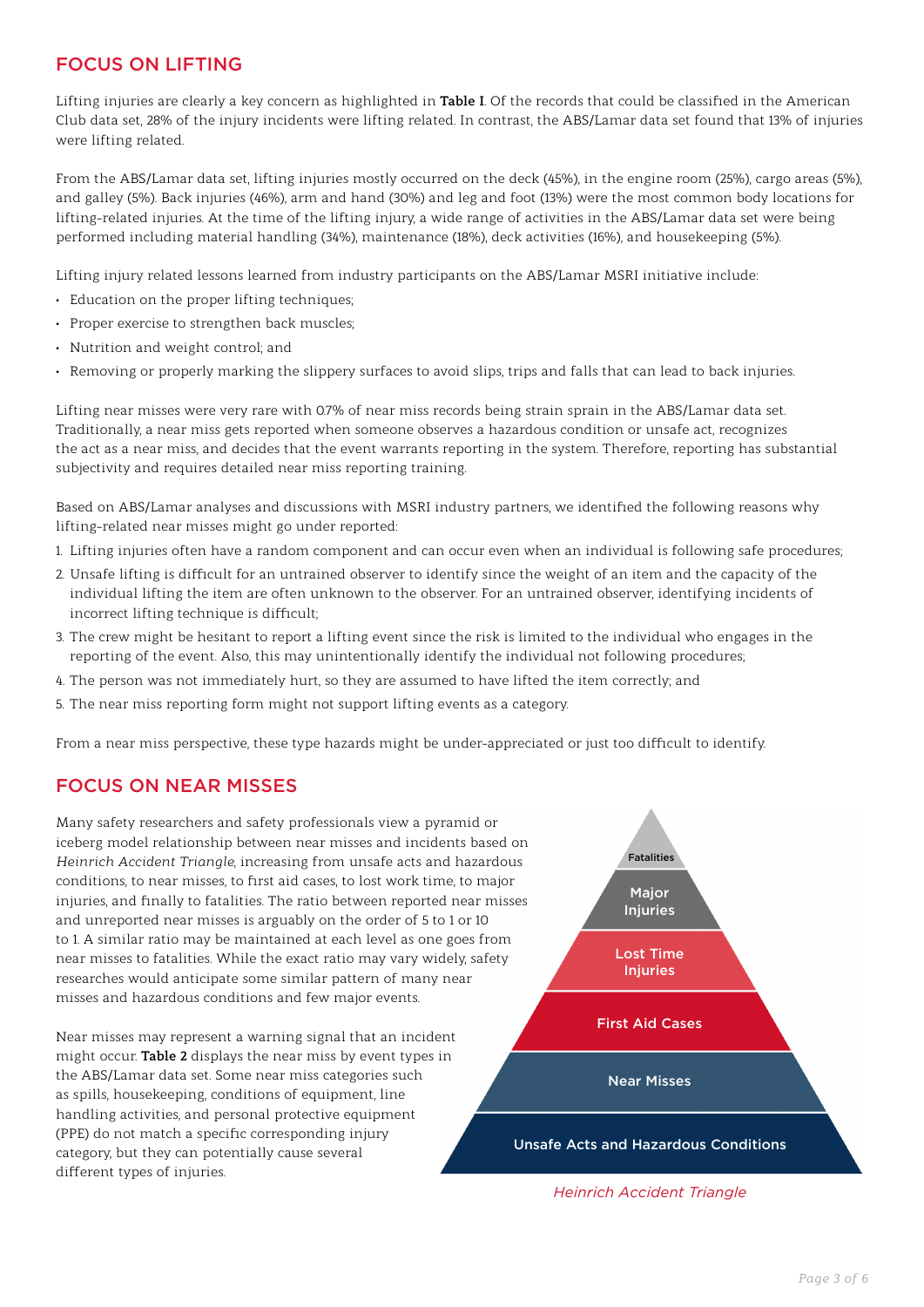For events with direct mappings to specific near miss categories, this project found that the pyramid has very different ratios depending on the type of injury and near miss event.

- Slips trips and falls injuries were 29% of all injuries in the ABS/Lamar injury data set and 34% in the American Club data set. Slip, trip and fall near misses accounted for 24% of all near misses.
- Lifting injuries were 13% in the ABS/Lamar data set and 28% in the American Club data set. Lifting near misses accounted for 0.7% of all near misses.
- Struck by injuries were 37% in the ABS/Lamar data set 19% in the American Club data set. Struck by near misses were 12.1% of all ABS/Lamar near misses (5.7% struck by, 2.8% stowing objects, and 3.6% falling objects).
- Caught in machinery or equipment injuries were 3% in the ABS/Lamar data set and 8% in the American Club data set. Equipment related near misses accounted for 13.9% of near misses with incorrect use being 0.9% in the ABS/Lamar data set.
- Fire-related injuries were 5% in the ABS/Lamar data set and 3% in the American Club data set. Fires and fire-related events represented 8.0% of near misses in the categories of fire protection (2.3%), near fire (5.2%) and smoking (0.5%). Most of the open and closed door related near misses (2.6%) were also related to fire risk. Housekeeping and oil and chemical spills also have a fire risk component in most near miss records.

Given the catastrophic potential consequences of fires on board vessels, individuals are trained to identify risk, understand the potential dangers of not fixing the problem, and recognize that the near miss should be reported. As such, fires hazards being highly represented in a near miss data set is not surprising.

• Suffocation and asphyxiation injury events were 0.3% in the ABS/Lamar data set and 2% in the American Club. Ineffective enclosed space procedures were 1.8% of near miss reports in the ABS/Lamar data set.

The near miss pattern suggests that perceived risk drives near miss reporting. When the percentage of near miss in an area significantly diverges from the percentage of injuries in an area, a potential opportunity exists for educational interventions being useful to reduce injuries. In our study, lifting was the area of greatest divergence between the number of near misses and actual injury events. Almost as many near misses in the ABS/Lamar data set were reported for smoking (0.5%) as all lifting-related near miss events (0.7%).

#### *Table 2: Percentage of near miss events based on more than 100,000 near misses in the ABS/Lamar data set grouped by type of near miss with totals for the groupings in bold.*

| Door Open/Closed               | 26%   |
|--------------------------------|-------|
| <b>Enclosed Spaces</b>         | 1.8%  |
| Railing                        | 0.2%  |
| <b>Unauthorized People</b>     | 1.7%  |
| <b>Access Total</b>            | 6.3%  |
| Electrical                     | 18%   |
| <b>Power Failure</b>           | 0.2%  |
| Lighting                       | 0.8%  |
| <b>Near Power Failure</b>      | 0.1%  |
| <b>Electrical Total</b>        | 2.9%  |
|                                |       |
| <b>Equipment Condition</b>     | 8.8%  |
| <b>Equipment Failure</b>       | 4.3%  |
| <b>Improper Use of Tools</b>   | 0.8%  |
| Incorrect Use                  | 0.1%  |
| <b>Equipment Total</b>         | 13.9% |
|                                |       |
| <b>Fire Protection Systems</b> | 2.3%  |
| Near Fire                      | 5.2%  |
| Smoking                        | 0.5%  |
| Fire & Fire Hazard Total       | 8.0%  |
|                                |       |
| Housekeeping                   | 5.9%  |
| <b>Stowing Objects</b>         | 2.8%  |
| Housekeeping Total             | 8.6%  |

| <b>Cell Phone</b>        | 4.0%        |
|--------------------------|-------------|
| Communication            | 1.6%        |
| Illness & Medicine       | 0.7%        |
| Inadequate Planning      | 0.6%        |
| <b>Hazard Awareness</b>  | 0.1%        |
| Labeling                 | 0.8%        |
| <b>Lack of Training</b>  | 0.2%        |
| Weather                  | <u>በ 2%</u> |
| Other                    | 3.3%        |
| <b>Personal Violence</b> | $0.0\%$     |
| <b>Other Total</b>       | 13.9%       |
|                          |             |

| <b>Bunkering &amp; Oil Transfer</b> | $0.2\%$ |
|-------------------------------------|---------|
| Line Handling                       | 3.7%    |
| <b>Vessel Movement</b>              | 17%     |
| <b>Near Collision</b>               | 0.6%    |
| <b>Near Steering/Propulsion</b>     | 0.5%    |
| Navigation, Mooring & Line<br>Total | 6.8%    |

| <b>PPF Condition</b>        | 0.7%    |
|-----------------------------|---------|
| <b>PPE Incorrectly Used</b> | 11%     |
| <b>PPE Missing</b>          | $0.7\%$ |
| <b>PPE Not Used</b>         | 11.4%   |
| <b>PPE Other</b>            | 0.1%    |
| <b>PPE Total</b>            | 14.0%   |
|                             |         |

| Lifeboat Issue                               | 1.4%  |
|----------------------------------------------|-------|
| <b>Safety Device Missing</b>                 | 0.6%  |
| <b>Safety Device Not Working</b>             | 0.1%  |
| <b>Safety Equipment Total</b>                | 2.1%  |
|                                              |       |
| <b>Fall or Near Fall</b>                     | 5.2%  |
| Gangway                                      | 0.4%  |
| Near Slip/Trip                               | 3.5%  |
| Slip/Trip                                    | 1.5%  |
| <b>Unsafe Movement</b>                       | 0.0%  |
| Slip/Trip/Fall Total                         | 10.7% |
|                                              |       |
| Chemical                                     | 0.7%  |
| Oil/Fuel                                     | 2.3%  |
| Unspecified/Other                            | 26%   |
| Water                                        | 1.4%  |
| Spill/Leak/Release Total                     | 7.1%  |
|                                              |       |
| Cut                                          | 1.5%  |
| <b>Falling/Flying Object</b>                 | 3.6%  |
| Sprain/Strain/Over<br>Exertion               | 0.7%  |
| <b>Struck By</b>                             | 5.7%  |
| Struck By/Cut/Strain/<br><b>Sprain Total</b> | 11.5% |
|                                              |       |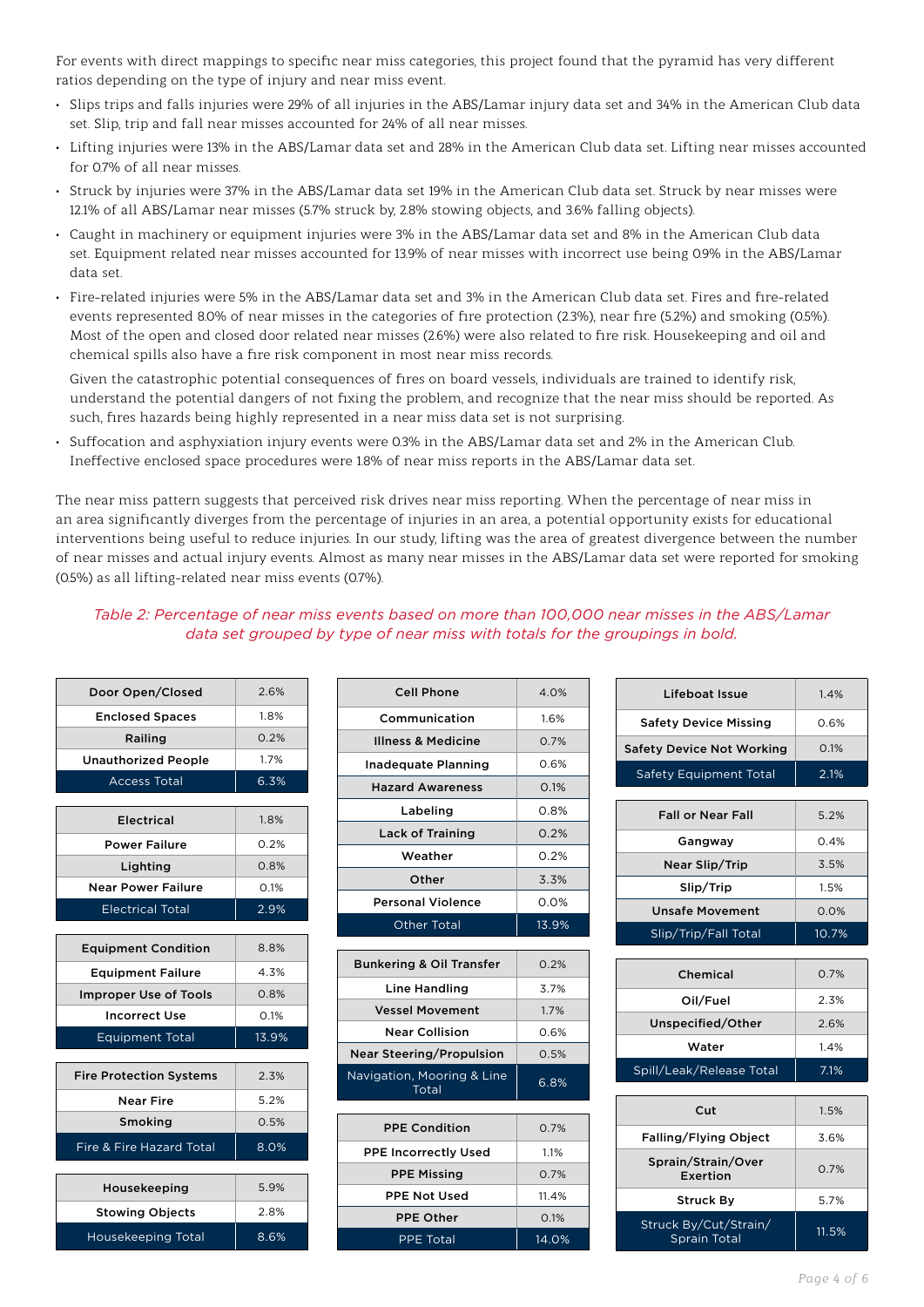## SLIPS, TRIPS, FALLS & LIFTING: WHERE WE ARE NOW

#### AMERICAN CLUB

A full summary of the American Club's loss prevention products and services can be found at our website at **https://www.american-club.com/page/loss-prevention**.

With regards to slips, trips and falls, we maintain a dedicated section at **https://www.american-club.com/page/slips-trips-falls** that focuses attention upon the risks of slips, trips and falls through case study claims experienced by the American Club. In addition, our comic *[Shipboard Safety,](https://www.american-club.com/files/files/Shipboard_Safety.pdf) [Watch Your](https://www.american-club.com/files/images/poster_2.jpg)  [Step](https://www.american-club.com/files/images/poster_2.jpg)* safety poster and *[Good Housekeeping: A Pocket Guide](https://www.american-club.com/files/files/Good_Housekeeping_english.pdf)* also brings attention to the risks of slips, trips and falls.

On the subject of lifting, check out our safety poster, *[Proper Lifting Prevents](https://www.american-club.com/files/images/poster_4.jpg)  [Back Injuries](https://www.american-club.com/files/images/poster_4.jpg)*.

#### ABS/LAMAR MARINER SAFETY RESEARCH INITIATIVE

**ABS/Lamar MSRI:** The MSRI is a collaborative effort to create a large international database and online repository of maritime injury and close call (near miss) reports. The information is analyzed to identify and share trends, corrective actions, lessons learned and to develop benchmarking statistics. More information can be found at **https://maritime.lamar.edu/**.

ABS and Lamar's efforts support an understanding of the human element in all aspects of the maritime industry. Industry and university involvement with the MSRI allows us to target specific needs that could be addressed to achieve a better understanding of human factors, ergonomics, the contribution of human decisions and behaviors to accidents and incidents, and different means to improve safety. [\(ABS' Safety and Human Factors in Design\)](https://ww2.eagle.org/en/innovation-and-technology/safety-human-factors-in-design.html)

Industry partners have used the MSRI analyses to:

- Help direct safety auditing efforts or vessel design change efforts;
- Identify additional shipboard hazards (space specific);
- Assist safety interventions and resource allocation;
- Input to safety (metrics) benchmarking;
- Augment existing Toolbox Talks and other safety related education for the crew; and
- Support continual improvement of shipboard safety and related safety management systems.



|                                                                                                                                                                                                                                                                                                                                                                                                                                                                                                                                                                                                                                                                                                                                                                                                                                                                                      | Issue # 2- Deember 2015<br><b>Back Injuries</b>                                                                                                                                                                                                                                                                                                                                                                                                                                                                                                                                                                                                                       |  |  |
|--------------------------------------------------------------------------------------------------------------------------------------------------------------------------------------------------------------------------------------------------------------------------------------------------------------------------------------------------------------------------------------------------------------------------------------------------------------------------------------------------------------------------------------------------------------------------------------------------------------------------------------------------------------------------------------------------------------------------------------------------------------------------------------------------------------------------------------------------------------------------------------|-----------------------------------------------------------------------------------------------------------------------------------------------------------------------------------------------------------------------------------------------------------------------------------------------------------------------------------------------------------------------------------------------------------------------------------------------------------------------------------------------------------------------------------------------------------------------------------------------------------------------------------------------------------------------|--|--|
|                                                                                                                                                                                                                                                                                                                                                                                                                                                                                                                                                                                                                                                                                                                                                                                                                                                                                      |                                                                                                                                                                                                                                                                                                                                                                                                                                                                                                                                                                                                                                                                       |  |  |
| <b>INTRODUCTION</b>                                                                                                                                                                                                                                                                                                                                                                                                                                                                                                                                                                                                                                                                                                                                                                                                                                                                  | <b>LOCATION ON THE VESSEL AND BACK INJURIES</b>                                                                                                                                                                                                                                                                                                                                                                                                                                                                                                                                                                                                                       |  |  |
| Back injuries represent a significant portion of injuries<br>among maritime and offshore workers. An MPS search<br>showed that back injuries represent more than 10% of all<br>the injuries in the database. Back injuries usually involve<br>long recovery times, high associated healthcare costs.<br>and often lead to chronic health problems. Poor lifting<br>mechanics and/or prolonged sitting/standing are the<br>main cause of back injuries, which cause pain and<br>absence from work. Furthermore, Impact Injuries, like<br>being hit by an object or falling down to the ground, can<br>lead to serious back problems. However, some tasks that<br>are performed in the offshore and shipping industries,<br>inevitably lead to higher incidence of back injuries, and<br>this is often related to the location on the vessel where<br>these tasks are being performed. | Certain areas on the vessel lead to higher incidence of<br>back injuries. As shown in Figure 2, the highest number<br>of back injuries occur on the deck (45%), followed by<br>injuries in the engine room (17%).<br><b>Brid</b><br>Accommodation<br>$\overline{15}$<br>$\overline{\phantom{a}}$<br><b>Siege Are</b><br><b>SSN</b><br>Deck<br>45%                                                                                                                                                                                                                                                                                                                     |  |  |
| <b>CAUSE OF BACK INJURIES</b>                                                                                                                                                                                                                                                                                                                                                                                                                                                                                                                                                                                                                                                                                                                                                                                                                                                        | Figure 2. Back Injuries Depending on the Location                                                                                                                                                                                                                                                                                                                                                                                                                                                                                                                                                                                                                     |  |  |
| Certain tasks and events that are routinely performed on<br>the vessel, lead to higher incidence of back injuries. As<br>shown in Figure 1, back injuries most often occur during<br>lifting (35%), However, falling from the same (16%) and<br>different level (7%) contribute to a significant amount of<br>back injuries.<br>Fall from<br>Struck by<br>Auditoria<br>different level<br><b><i><u><u><b>Ind ho must off</b></u></u></i></b><br><b>AN</b><br>Slig/Trip<br>$\overline{\phantom{a}}$<br><b>Service</b><br><b>Full Science</b><br><b>AN</b><br><b>IN</b><br><b>Lome level</b><br>16%<br>Other<br>falling /<br><b>Ving Ohimit</b><br><b>Call Card</b><br>$^{16}$<br>25%                                                                                                                                                                                                  | <b>TYPE OF BACK INJURIES</b><br>Depending on the mechanisms of the injury and the<br>forces involved, different structures within the soine can<br>get damaged. Most often, back injuries are due to muscle<br>or ligament sprains that resolve within couple of days to<br>weeks, however disk hernlations or bone fractures can<br>occur, which can lead to serious health problems.<br>PREVENTION OF BACK INJURIES<br>There are number of strategies that can be employed to<br>mitigate the incidence of back injuries. These include:<br>Education on the proper lifting technique<br>Proper exercise to strengthen back muscles<br>Nutrition and weight control |  |  |
| Figure 1. Back Injuries Depending on the Task/Event                                                                                                                                                                                                                                                                                                                                                                                                                                                                                                                                                                                                                                                                                                                                                                                                                                  | Removing or properly marking the slippery<br>surfaces to avoid slips/trips/falls that can lead to<br>back Injuries.<br>The material in this document is provided for informational purposes only and not as a comprehensive or exhaustive resource on this topic. This material has been<br>compiled from a multitude of sources believed to be accurate, in no event does the content of this document supersede any applicable local, state or federal                                                                                                                                                                                                              |  |  |